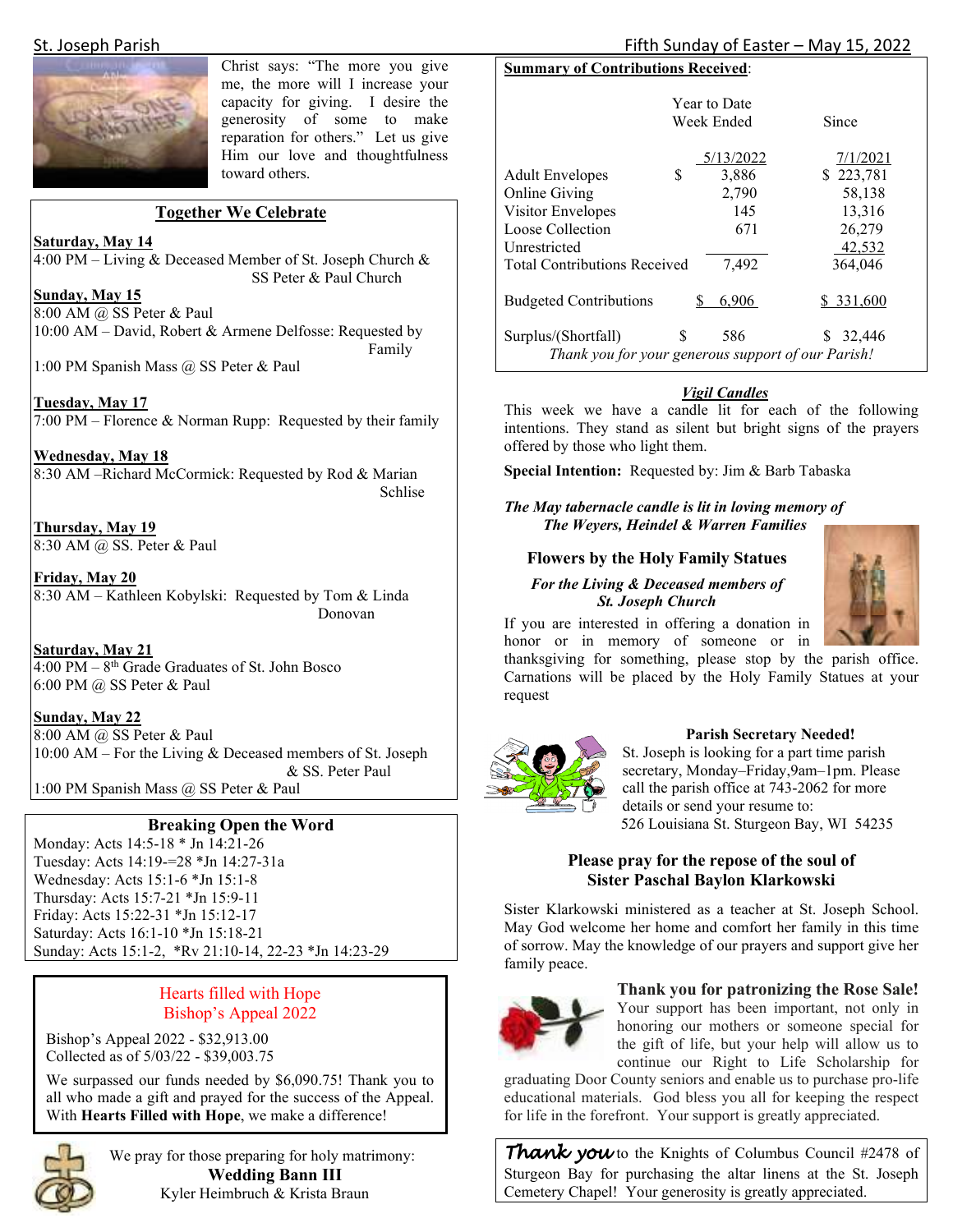#### **Edge and Life Teen Middle High School Religious Education and Youth Ministry**

#### *Dear Lord,*

*I don't know how much more division my heart can take. The anger, hatred, and the brokenness of the world are too much for me to bear. So, I look to You. I place the division in Your hands and ask in bold faith that You would make something beautiful out of it, in a way only you can. Amen* 

#### *(Written by author and speaker, Emily Wilson)*

We wrapped up our 2021-2022 school year and our team is taking a little break before we have some exciting opportunities for our youth this summer! Don't worry, we are around and here for the young Church!

Edge at Holy Name of Mary continues through much of May. Please see calendar for dates. Or feel free to contact me at stgavin25@gmail.com

**Parents of the class of 2023: if you missed the parent meeting on April 20th, please contact Sarah ASAP. Preparation officially begins on June 1st .** 

#### **Pilgrim Icon Program Prayer Service Sunday, May 15, 1:00 pm St. Joseph Church**

Knights of Columbus Local Council #2478 invites you to join them in prayer honoring St. Joseph the "just man," whom God chose to protect, defend, and raise the most precious of his gifts to humanity. St. Joseph's example of creative courage in the fulfillment of his vocation makes him a particularly good model for all in these times of uncertainty and unrest. The Saint Joseph Pilgrim Icon will be on display.

#### **Celebrate the Joy of May and Mother Mary**  at the Shrine of Our Lady of Good Help, **Monday, May 16, beginning with Mass at 11:00 am**

Father Tom Farrell will lead us in exploring the role of Mary and her impact on the church and a widow's life. The day begins with Mass at 11:00 am and an afternoon of uplifting hope and prayer concluding with Chaplet of Divine Mercy at 3:00 pm. This event is open to all women, especially widows. RSVP to Kathy by voice or test at 920-284-9476. Sponsored by the Widows of Prayer.

#### **Fulfilling God's Work**

Ella Pinkert, a former Life Teen Student and member of St. Joseph Church has really taken a vocation to mission trips. Ella is attending a medical mission trip in the Yucatan this summer. She is asking the parish to support her in prayer and through donations if possible.

#### **Sponsor Spotlight!**

Bulletin sponsorships are essential to our parish's communication efforts. We are so incredibly grateful for the generosity of all our bulletin sponsors. Please take the bulletin home and use the services provided by our sponsors. Tell them "Thank You" when visiting their business or when you see them in Church.

> This week we spotlight: **ERA Starr Reality** Thank you for supporting our parish.

#### St. Joseph Parish Fifth Sunday of Easter – May 15, 2022



**May 15 – May 21 Sunday:** Mass – 10:00 am Sunday Social following Mass Pilgrim Icon Program Prayer Service – 1:00 pm **Monday:** Book Discussion: Faith Formation Center **Tuesday:** Bible Study – 10:00 am Faith Formation Center  $Mass - 7:00$  pm **Wednesday:** Mass – 8:30 am Mary Gilson Prayer Group following Mass **Friday:** Mass – 8:30am **Saturday**: Mass – 4:00pm



**Society of St. Vincent de Paul St. Joseph Conference 526 Louisiana St. Sturgeon Bay, Wi. 54235 svdpstjosephconference@gmail.com 1-715-212-1190**

#### **Fifth Sunday of Easter**

In the Gospel today, Jesus says, "I give you a new commandment: love one another.... This is how all will know that you are my disciples, if you have love for one another."

**By your gift to the Society of St. Vincent de Paul you show that you have love for one another, especially those suffering and poor, and that indeed you are the disciple of Jesus.**

Any donation may be dropped in the collection basket with the memo SVDP or left in the Parish Office. We could not provide all the help we do without your support. Thank you!

**One of our Friends in Need:** Meredith (not her real name) was living in a motel with her 4 children all in one room. She had been living in a trailer but it was getting torn down and had no money for another place. She needed first months rent, and a security deposit. There are very few places that are affordable here with that many bedrooms. We worked with multiple churches and agencies in Sturgeon Bay to get her a month in the motel until she could move. We brought coloring books and toiletries and watched her youngest boy (4) sit on the bed and color in his new book with new crayons. I wish I could share the picture of the smile on his face. Often St. Vinnies works with other organizations to help our Friends. That way we all stretch our money and can help more.

We do this all because of your generosity. As always you remain in our prayers.

**" You see a great deal of distress that you are unable to relieve. God sees it also. Bear the pains of the poor together with them, doing all you can to give them whatever help they need, and remain in peace."** St. Vincent de Paul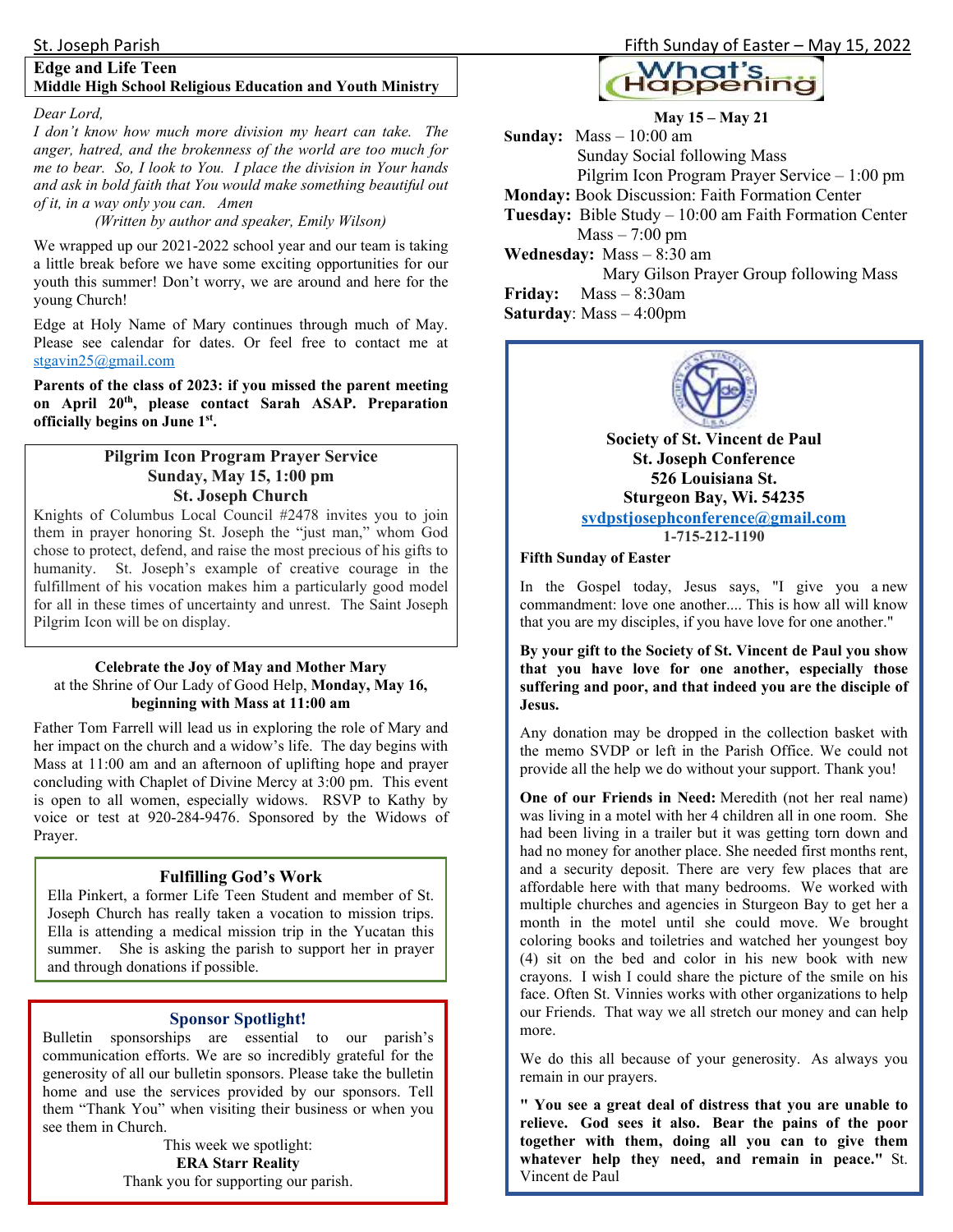

### Congo Catholics welcome Mass in native tongue

**BY AMANDA LAUER | FOR THE COMPASS** 

**APPLETON** - There's nothing like celebrating the Mass in your own native language. But for many new arrivals to the United States, English is not their first language.

When Pope Francis launched a consultation process that is leading up to the Synod of Bishops in October of 2023, part of his call to "look others in the eye and listen to what they have to say" meant for the church to listen to diverse voices.

One way that is being lived out is the celebration of Mass in Swahili at Sacred Heart of Jesus Parish in Appleton.

Swahili is "among the 10 most widely spoken languages in the world, with more than 200 million speakers," according to the U.N. Educational, Scientific and Cultural Organization (UNESCO).

Fr. John Katamba, pastor of Sacred Heart Parish, a native of Uganda, talked about the impetus for the Swahili Mass - with music provided by a Swahili choir - that he celebrates every other Sunday at 11 a.m.

He said he was first approached in 2019 by a group of African immigrants, the majority from the Democratic Republic



SAM LUCERO | THE COMPASS

Fr. John Katamba, pastor of Sacred Heart of Jesus Parish in Appleton, talks to sisters Josephine, left, and Gift Batumike following the Mass he celebrated in Swahili on Sunday, April 3. The Mass in Swahili has been celebrated every other Sunday since March 20.

of the Congo, who belong to various parishes in the area. They had been hoping to have a regular Mass in Swahili since 2019.

"But then I was just an associate pastor," noted Fr. Katamba. After he became pastor of

Sacred Heart Parish, he further considered the idea. "They were requesting me

to help them have the Mass in

Swahili because some of their members were not good in English," Fr. Katamba said. "They prefer to have a Mass in Swahili. I asked them to go back to their respective parishes so they could talk with their pastors. If their pastors accepted their idea, I could help them."

Our full story appears in the April 8 issue.

**FRANKLY. FRANCIS** 

Dear Brothers and Sisters,

Last Sunday, we saw Christ solemnly entering Jerusalem, as though for a feast, welcomed as the Messiah: cloaks (cf. Lk 19:36) and branches cut from trees (cf. Mt 21:8) were laid before him on the ground. The exultant crowd loudly blesses "the King who comes," and acclaims "Peace in heaven and glory in the highest!" (Lk 19:38). Those people there celebrate because they see Jesus' entry as the arrival of a new king, who would bring peace and glory. That was the peace those people were waiting for: a glorious peace, the fruit of royal intervention, that of a powerful messiah who would liberate Jerusalem from the Roman occupation. Others probably dreamed of the re-establishment of a social peace and saw Jesus as the ideal king, who would feed the crowd with bread, as he had already done, and would work great miracles, thus bringing more justice into the world.

+ Pope Francis, April 13, 2022

@Pontifex Follow Him On

### A fresh start for Marshall Harris, who joins church at Easter

BY SUZANNE WEISS | FOR THE COMPASS

**NEWTON** - God had plans for him all along. Marshall Harris just didn't know it. Until now.

Harris is one of more than 80 people in the Diocese of Green Bay who joined the Catholic Church during Easter Vigil Mass on Saturday, April 16.

Harris, 30, of Cleveland, Wis., attends St. Thomas the Apostle Parish in Newton, located south of Manitowoc. Originally from

Illinois, he was exposed to gang activities and drugs while growing up. His family raised him in a religion that does not believe in the Triune God, but he left it behind in his 20s. Harris admitted he lived to have fun and he lived dangerously.

The spiritual turning point came when his girlfriend and sponsor, Macy Grybush, invited him to attend SEEK21, held Feb. 4-7, 2021, in New Holstein. SEEK is a conference designed so people can encounter Jesus and his church. Harris finally agreed to attend SEEK21, where he said he had his "expectations blown out of the water."

"I saw people on their knees asking for things that weren't for themselves," he said. "Their prayers are being sent for the world and for everyone but themselves. You could see that God was touching people in ways that they needed and that was beautiful."

Our full story appears in the April 15 issue.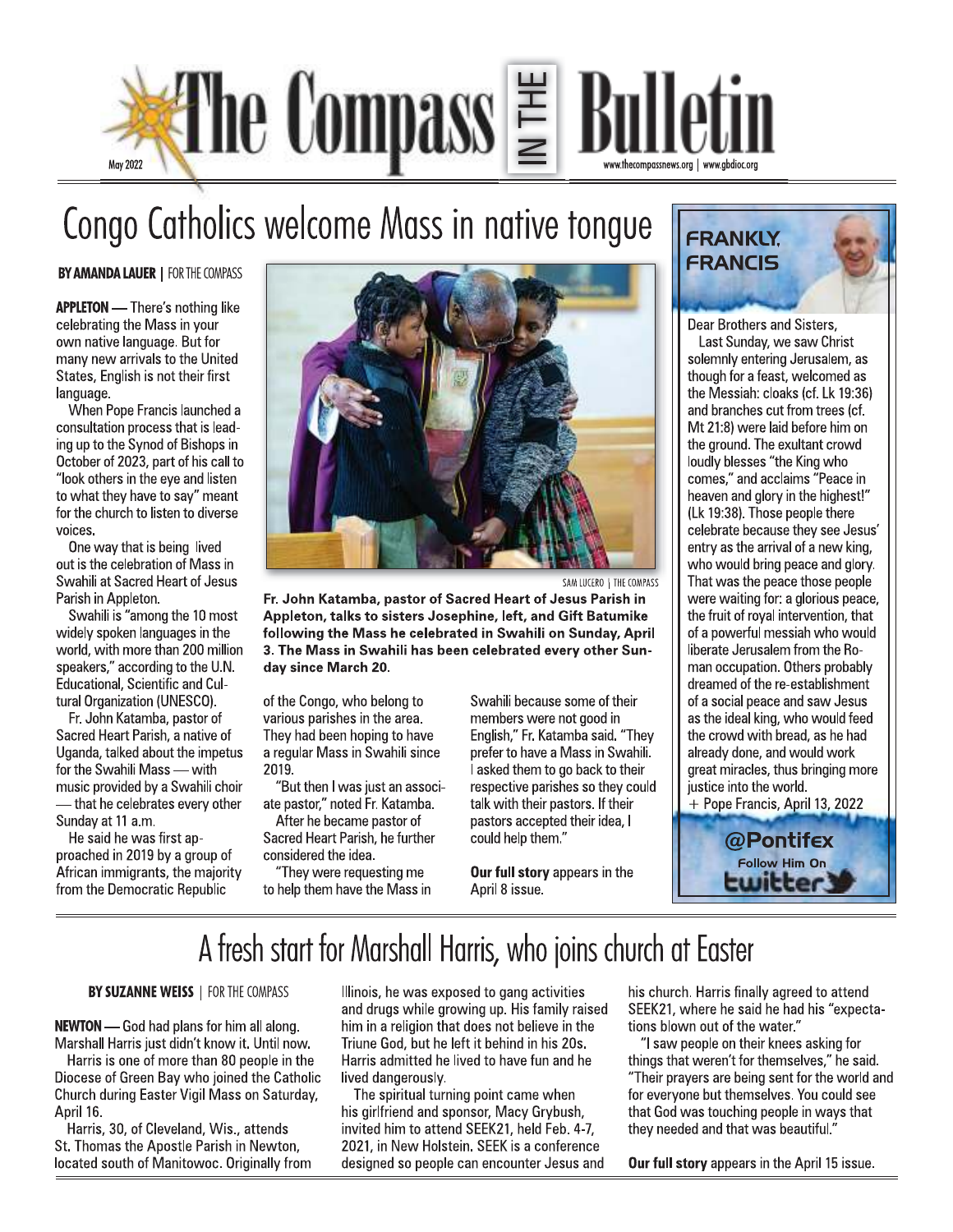# STRINGS YOU

### About the Good Shepherd

**BY PATRICIA KASTEN | THE COMPASS** 

The Fourth Sunday of Easter (May 8, 2022) is also called Good Shepherd Sunday.

2 The Gospel for that Sunday is Jn<br>2 10:27-30. Jesus speaks of his sheep knowing his voice.

"The Good Shepherd" is one of the 3 oldest titles for Jesus, coming from John's Gospel.

Images of the Good Shepherd, often a 4 beardless, young man, can be found in fourth century Roman catacombs.

May is a month devoted to Iviary.<br>
In Spain and countries colonized by May is a month devoted to Mary. it, Mary is sometimes called the Divina Pastora (Divine Shepherdess), based on a vision of a Capuchin friar. Franciscans and Capuchins spread devotion to the Divina Pastora among their missions.



**NEW eNEWSLETTER** GET FREE CATHOLIC RELEVANT NEWS. SIGN UP FOR THE COMPASS' NEW eNEWSLETTER AT: bit.ly/Compass\_Newsletter or scan the QR Code.



### Alleluia, He is risen!

#### Dear friends and followers of Jesus:

Ileluia, He is risen! May the joy of the risen Christ bring peace and joy to your hearts and homes this Easter season!



**BISHOP'S CORNER Bishop David** Ricken

can easily happen when we become familiar with something, we can take it for granted. Familiar words can lose their ability to really impact us and we can begin to say them without really considering what they

These three words, "He

mean for us. "He is risen" is the

ultimate message of hope.

These three words speak to a wonderful mystery - that God has defeated death, that nothing can separate us from the love of God. Pause and let that sink into the depths of your heart - God loves you so much that nothing can keep God away from you!

I am also struck by the use of the present tense in this phrase. The resurrection is not just something that happened in the past or just something that we look forward to in the future, it is the reality of our present day. Every day that we are alive, it is true to say that "He is risen!"

There are many crosses that each of us bear today, both individually and as a society. Whether we are talking about war and violence in Ukraine or in countless places around the world, or the ongoing economic, physical and mental effects of the pandemic, or the social and political divisiveness that creates isolation and despair, there is real suffering in our world today.

But the words, "He is risen," mean that the hope which the disciples felt 2,000 years ago when they experienced the resurrection and the hope that we have for our own resurrection in the future, is the hope we can lay claim to today and can certainly transform the darkness of today's world into light.

Friends, each of us has the opportunity this Easter season to bring that hope into the world. I pray that we, as people of the resurrection, may reflect the words "He is risen" in our words, attitudes and actions. May we be beacons of light bringing the hope of a God who loves us to no end into a world struggling through the darkness.

Alleluia, He is risen!



### **Parish** SNAPSHOT

**Maureen Saindon** holds a candle during the Easter Vigil service at St. Agnes **Church in Green** Bay on April 16. She is the daughter of **Elizabeth and Jared** Saindon.

SUBMITTED PHOTO | SPECIAL TO THE COMPASS